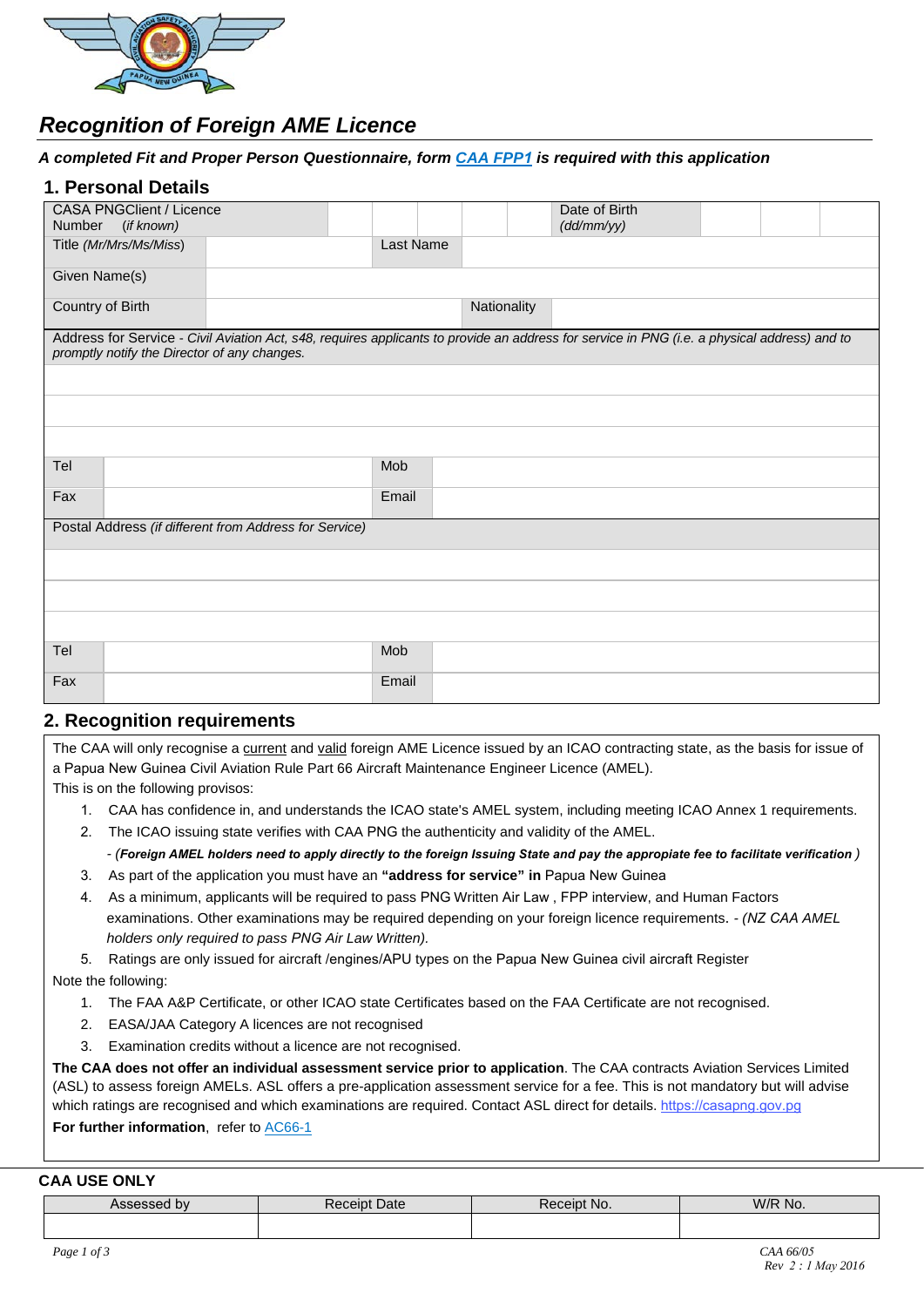# **3. Details of Foreign Licence**

| Refer to CAR Part 66.8  | Foreign Licence Number | Country or State | <b>Expiry Date</b> | Date First Issued |  |  |
|-------------------------|------------------------|------------------|--------------------|-------------------|--|--|
| for list of countries   |                        |                  |                    |                   |  |  |
| acceptable to Director. |                        |                  |                    |                   |  |  |
|                         |                        |                  | .                  |                   |  |  |

*A certified copy of your licence, relevant course certificates, experience logs and authorisations held to be included with this application.*

### **4. Fees/Charges**

| $\vert$ 1. <b>K330.00-License issue.</b><br>includes one category.       | License plus one category: K330.00 |  | No of additional categories, group or type ratings: |  |  |  |  | N | <b>TOTAL FEE</b> |  |
|--------------------------------------------------------------------------|------------------------------------|--|-----------------------------------------------------|--|--|--|--|---|------------------|--|
| 2. $K330.00$ -per additional<br>category, group(s) or<br>type rating(s). | Name on<br>Receipt                 |  |                                                     |  |  |  |  |   |                  |  |
|                                                                          | Receipt<br>Number                  |  |                                                     |  |  |  |  |   |                  |  |

Unless the full fees are paid, applications will not be processed. PLEASE PAY CASH AND PROVIDE EVIDENCE OF RECEIPT. Applications will *not be processed without payment.* 

## **5. Declaration**

| The provision of false                                                                                                                                                                                |                                                                                                                                                                                                                            |                                                                                                                                                                                                                                                                                                                                                                                                                                                                                 |             |  |  |  |  |  |  |
|-------------------------------------------------------------------------------------------------------------------------------------------------------------------------------------------------------|----------------------------------------------------------------------------------------------------------------------------------------------------------------------------------------------------------------------------|---------------------------------------------------------------------------------------------------------------------------------------------------------------------------------------------------------------------------------------------------------------------------------------------------------------------------------------------------------------------------------------------------------------------------------------------------------------------------------|-------------|--|--|--|--|--|--|
| information or failure to<br>disclose information<br>relevant to the grant or<br>holding of an aviation                                                                                               | declare that to the best of my knowledge and belief the statements made and the information<br>supplied in this application and the attachments are complete and correct.<br><b>Consent to Disclosure &amp; Collection</b> |                                                                                                                                                                                                                                                                                                                                                                                                                                                                                 |             |  |  |  |  |  |  |
| document constitutes an<br>offence under Section 283<br>of the Civil Aviation Act<br>2000(as amended) and is<br>subject, in the case of an<br>individual, to imprisonment<br>for a term not exceeding |                                                                                                                                                                                                                            | l authorise the collection by the Director of Civil Aviation or his delegate (hereinafter referred to as "the<br>Director") from, and the disclosure to the Director by, any person, organisation or government department<br>of any details of my knowledge & compliance with transport safety regulatory requirements.<br>l authorise the Director to use, and disclose, the information obtained about me for any purpose under<br>the Civil Aviation Act 2000 (as amended). |             |  |  |  |  |  |  |
| 12 months or to a fine not<br>exceeding K\$25,000.                                                                                                                                                    | <b>Applicant's</b><br><b>Signature</b>                                                                                                                                                                                     |                                                                                                                                                                                                                                                                                                                                                                                                                                                                                 | <b>Date</b> |  |  |  |  |  |  |

## **6. Applicant's Check List**

| Please ensure all<br>documents are enclosed.<br>Applications which are<br>incomplete or lacking any | 1. Certified copy of Foreign Licence enclosed & Verfication process with Foreign Authority completed<br>Certified copies of relevant course certificates, experience logs and authorisations held<br>2.<br>enclosed |  |
|-----------------------------------------------------------------------------------------------------|---------------------------------------------------------------------------------------------------------------------------------------------------------------------------------------------------------------------|--|
| required documents will                                                                             | Payment details completed                                                                                                                                                                                           |  |
| be returned to applicant.                                                                           | Name completed at top of Pages 2 and 3<br>4.                                                                                                                                                                        |  |
|                                                                                                     | Completed Fit and Proper Person Questionnaire enclosed - Form CAA FPP1<br>5.                                                                                                                                        |  |

## **Post this form to: Civil Aviation Safety Authority, PO Box 1941, Boroko NCD, Papua New Guinea, Please allow 30 working days from date of receipt for processing application**